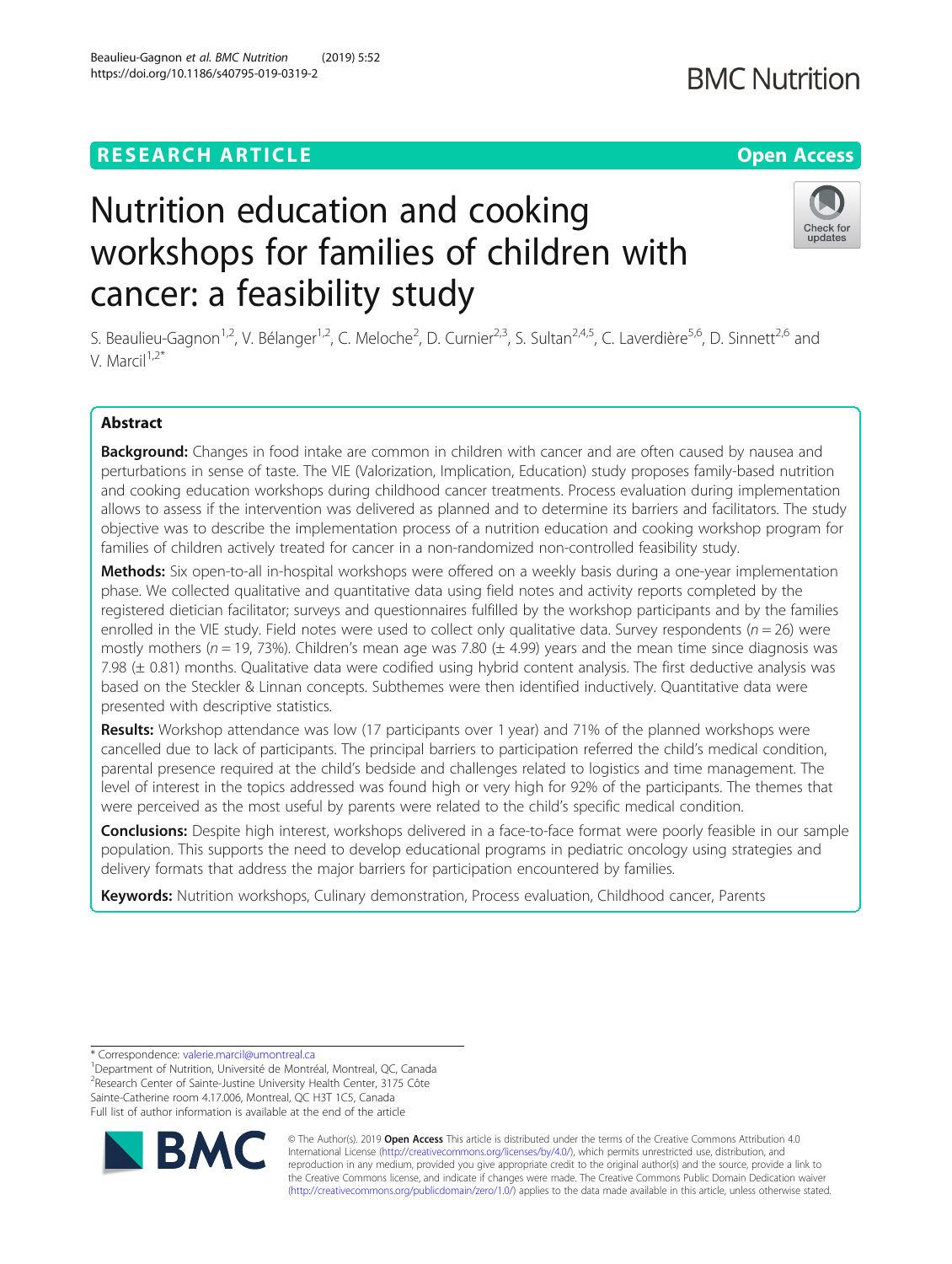# Background

During treatment of childhood and adolescent cancer, many factors may influence food intake. Among others, changes in sense of taste and gastrointestinal side effects can alter children's appetite and modify their preferences  $[1-4]$  $[1-4]$  $[1-4]$  $[1-4]$ . It has been reported that children undergoing cancer treatment often experience changes in their food preferences towards fat and savory foods [[2,](#page-11-0) [4,](#page-11-0) [5](#page-11-0)]. Parents have stated that their child's cravings and pickiness are very difficult challenges to manage and that they rarely know which strategies are best to use during these phases [\[1](#page-11-0)].

Children with cancer are both at risk of malnutrition and excessive weight gain during treatments. Studies showed that the use of corticosteroids can lead to higher energy intake compared to off-steroid periods and to healthy controls [[6,](#page-11-0) [7\]](#page-11-0). On the other hand, a decreased appetite can impair nutritional status that is associated with lower tolerance to treatments and to a higher prevalence of infections [[8\]](#page-11-0).

The eating habits acquired during treatments are maintained throughout survivorship [\[9](#page-11-0)–[11\]](#page-11-0). They were found not different to those of the general population and thus non-favorable to prevent cardiovascular and other lifestyleinfluenced diseases [[9](#page-11-0)]. Considering the growing literature showing that childhood cancer survivors have a higher risk to develop health complications such as dyslipidemia and the metabolic syndrome [\[12,](#page-11-0) [13](#page-11-0)], nutritional interventions and education are promising avenues to reduce the risk of long-term medical sequelae.

Most of the existing nutrition education interventions in childhood cancer were designed for patients at the end of their treatment or for survivors [\[14](#page-11-0)–[20\]](#page-11-0) and few have included a culinary component [[21,](#page-11-0) [22\]](#page-11-0). However, intervening at the end of cancer treatment might be too late to reverse the acquired food habits [\[18](#page-11-0)]. While this supports the need for early interventions, their feasibility in the context of a recent diagnosis and initiation of treatment is unknown.

Process evaluation allows to better understand and explain the success or failure of a program. Barriers and facilitators can be raised, therefore making it possible to adequately attribute outcomes to the intervention rather than to its implementation  $[23]$  $[23]$ . The components proposed by Steckler and Linnan for public health interventions are fidelity, dose delivered, dose received, context, recruitment and reach [\[23](#page-11-0)].

Combining multiple methods of data collection (quantitative and qualitative) can enhance the richness of the further interpretation [\[23](#page-11-0)–[27\]](#page-11-0). In this study, we describe the implementation process of an in-hospital nutritional and culinary education workshop program for families of children with cancer. Our main aim was to assess the feasibility of in-hospital face-to-face workshops early after the child's diagnosis. Our secondary objective was to identify the facilitators and challenges in workshop participation encountered by families.

# **Methods**

#### Description of the nutritional and culinary workshops

This work is part of the VIE (Valorization, Implication, Education) multidisciplinary study including nutritional, psychological and physical activity interventions at Sainte-Justine University Health Center (SJUHC) in Montreal, Quebec, Canada. The development of the curriculum of the VIE nutritional and culinary workshops has been described elsewhere [[22\]](#page-11-0). Briefly, the workshops were developed and tested following an 8 step iterative process, including a review of the literature and consultations with a steering committee. The workshops consisted in weekly culinary demonstrations coupled with nutritional key messages and were destined to parents of children with cancer and their relatives. Patients and siblings were also invited to participate. Activities such as drawing and puzzles were planned for young children. Workshops were delivered by a registered dietician, the principal facilitator, and by a chef. They addressed themes related to nutrition and childhood cancer and to general principles of healthy eating. Workshops were independent from each other and included information related to the prevention of foodborne infections for immunocompromised patients. The workshops took place two floors below the inpatient ward of the SJUHC Hematology-Oncology Division. Families could attend the workshops either when the child was hospitalized or was an outpatient. The themes of the 6 workshops were: 1) "Meal fortification"; 2) "Changes in taste during cancer therapy and their impact on children"; 3) "Adapting diet to eatingrelated side effects of treatments"; 4) "Nutritional support"; 5) "Mediterranean diet and health" and; 6) "Planning quick and economic meals". The VIE study was approved by the SJUHC Institutional Review Board.

#### **Participants**

Participants of the workshops included families recruited as part of the VIE study, as well as other families visiting the Division of Hematology-Oncology. In this study, the term "family" describes the family unit surrounding the child, and refers mainly to the child and/or his parents. Workshop participation was voluntary. Families enrolled in the VIE study were surveyed to sought their appreciation, perceived relevance and utility of the themes, and of the workshop schedule. Field notes were collected from a convenience sample comprised of families present in the common areas of the outpatient and inpatient clinics. This included families enrolled, or not, in the VIE study as well as workshop participants and non-participants. Figure [1](#page-2-0) illustrates the study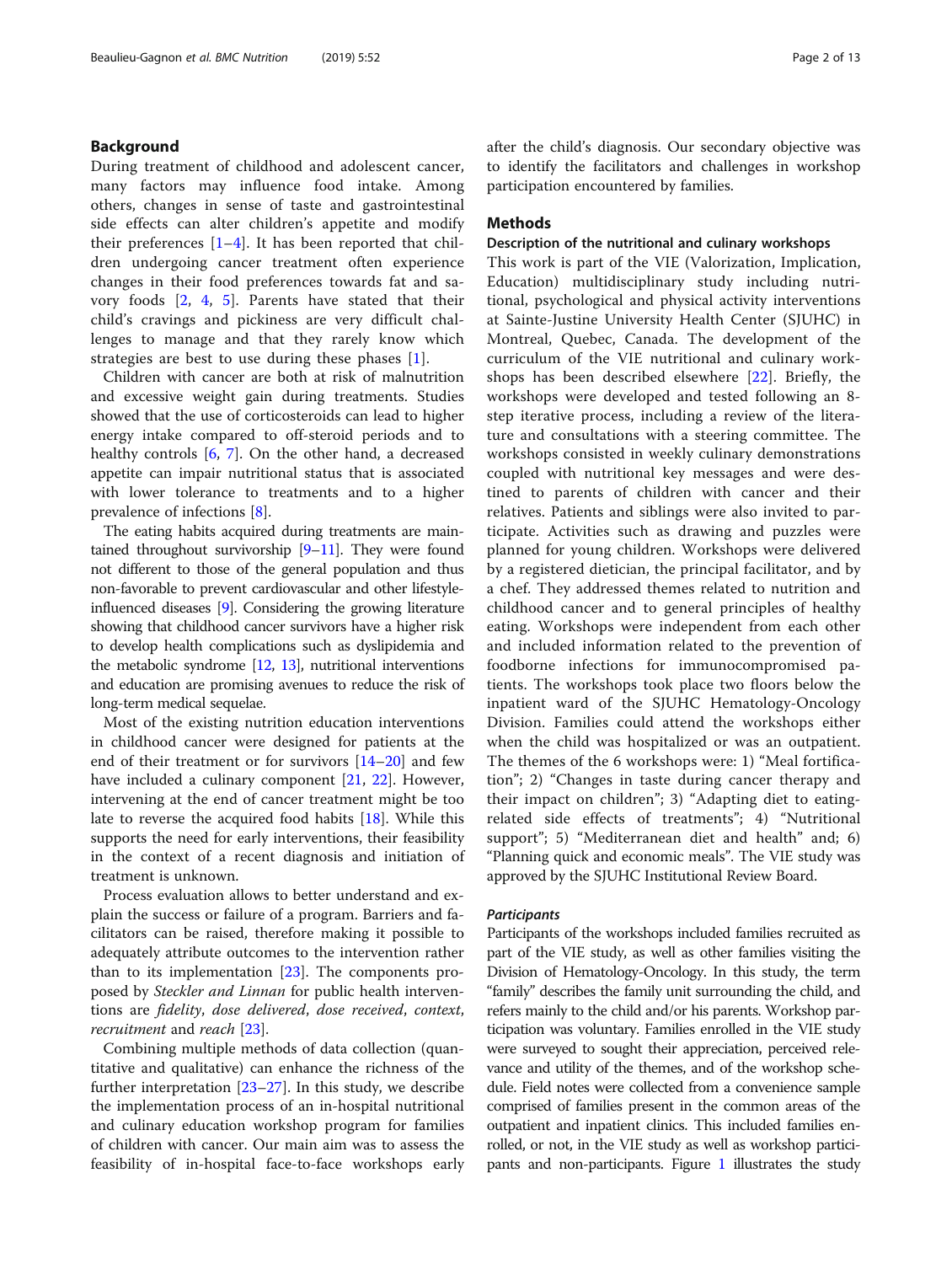<span id="page-2-0"></span>

participants and the tools used for data collection. Table [1](#page-3-0) describes the cancer diagnoses at admission in the Division of Hematology-Oncology of SJUHC over one year.

#### Study design and measures

Based on the *Steckler and Linnan* framework [\[23\]](#page-11-0) and on the structure proposed by Saunders et al. [[27](#page-11-0)], the process evaluation was based on the exhaustive description of the program. The data collection methods included activity reports, field notes, participant questionnaires, an implementation checklist and a survey. The questions adressed in the tools used to evaluate the implementation process are detailed in Table [2.](#page-4-0) Discussions with participants were not recorded. The implementation of the workshops occurred on a 12-month period (March 2018 to March 2019). The workshops were scheduled once a week, every week, during a one-year period, except during the Christmas Holidays (2 weeks) and during the facilitator's personal vacations (3 weeks) or absences for attending conferences (2 weeks); therefore a total of 45 workshops were scheduled.

# Activity report

After each workshop, the facilitator filled an activity report to assess the difficulties and factors that affected the delivery of the workshop.

# Field notes

The facilitator inquired a convenience sample of parents on their opinion about the workshops during

promotional tours in the Division of Hematology-Oncology. No formal interview guide was used. After discussing with the participants, the dietician facilitator used fieldnotes to summarize their feedback. The facilitator did not record the number of families approached or patients' diagnosis.

#### Participant questionnaires

After each workshop, participants were encouraged to answer a short questionnaire about their satisfaction, perception of utility and knowledge acquisition. The questionnaires were developed for each workshop by the research team and revised by an expert in the field of program evaluation. The participant questionnaires were only used to assess study feasibility and thus were not validated. The development of the questionnaire is described elsewhere [[22\]](#page-11-0). Briefly, in each workshop, 2 to 3 key messages were delivered and the questions related to perception of knowledge acquisition were in line with each key message. For example, for the key message "Proteins are essential for tissue growth and repair and to support immune system function", the corresponding question was "I have learned that proteins have an important role in tissue growth during cancer treatments". The response options were "I agree; I disagree; I agree more or less; I already knew this information".

# Observation checklist

An observation checklist on workshop content and participants' involvement was developed.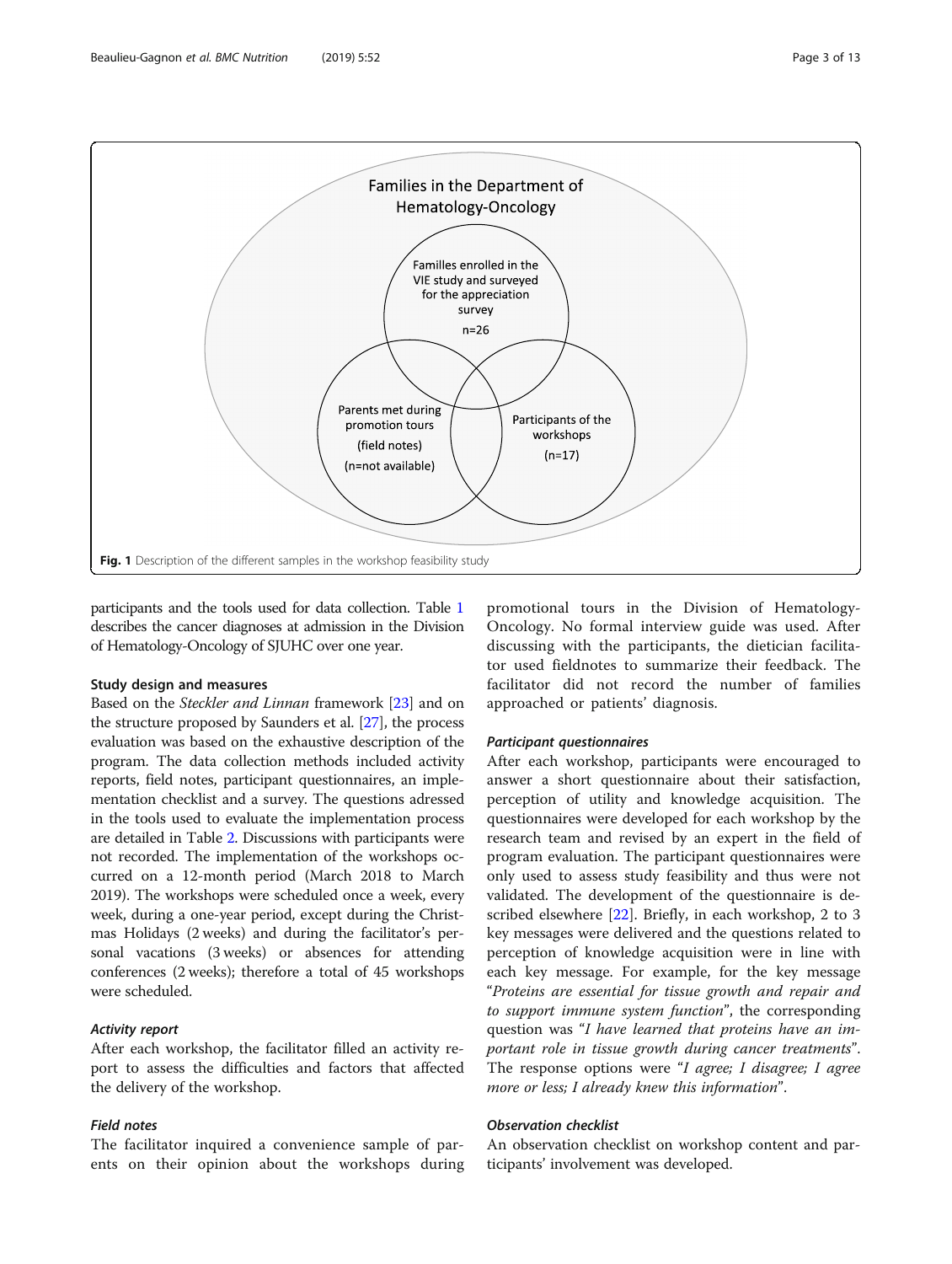| ricmatology oncology                     |                |
|------------------------------------------|----------------|
| Hematological cancer                     | 57             |
| Acute lymphoblastic leukemia             | 30             |
| Acute myeloid leukemia                   | 6              |
| Chronic myeloid leukemia                 | 1              |
| Lymphoma                                 | 20             |
| Brain tumor                              | 16             |
| Astrocytoma                              | 3              |
| Brain stem glioma                        | 3              |
| Brain tumor                              | $\mathcal{P}$  |
| Embryonic tumor with multilayer rosettes | 1              |
| Ependynoma                               | 1              |
| Gliobastoma                              | 1              |
| Glioma                                   | 1              |
| Médulloblastoma                          | 3              |
| Oligodendroglioma                        | 1              |
| Solid tumor                              | 43             |
| Carcinoma                                | $\overline{2}$ |
| Dermatofibrosarcoma                      | 1              |
| Ewing sarcoma                            | 4              |
| Germinoma                                | 3              |
| Hepatoblastoma                           | 1              |
| Hepatocarcinome                          | 1              |
| Histiocytosis                            | 2              |
| Neuroblastoma                            | 11             |
| Osteosarcoma/bone tumors                 | 6              |
| Retinoblastoma                           | 4              |
| Rhabdomyosarcoma                         | 2              |
| Sarcoma                                  | 1              |
| Teratoma                                 | 1              |
| Wilms tumor/renal tumors                 | 4              |
| Benign tumor                             | $\overline{2}$ |
| Others                                   | 22             |
| Total                                    | 140            |

# <span id="page-3-0"></span>Table 1 Diagnoses of newly admitted patients in the Division of Hematology-Oncology

#### Appreciation survey

An 8-question survey addressing barriers to participation and interest in the workshop content was developed based on field notes. The appreciation survey was administered by the facilitator to parents enrolled in the VIE study nine months after the beginning of the implementation.

# Analysis

Data from field notes, activity reports (open-ended questions), participant questionnaires and survey were analyzed with qualitative hybrid analysis combining deductive and inductive analysis [\[28,](#page-11-0) [29\]](#page-11-0). After deconstructing the primary

data into 1–2 sentences, all sentences were revised for clarity and to verify that the context of the answer or note was taken into account. The sentences were numbered and were classified per collection methods in an Excel spreadsheet. For the deductive analysis, 453 segments were codified based on the components of the Steckler and Linnan framework [[23](#page-11-0)]. The fidelity refers to the degree to which an intervention or program is delivered as intended. The dose delivered reflects implementation completeness or the amount of the intervention that is disseminated. The dose received refers to the extent to which participants are exposed to the intervention and their satisfaction towards it. The context (environmental factors) and recruitment procedures are documented for their potential impact on implementation. Assessment of reach provides evidence on whether and how the intended audience participates in the intervention or specific intervention components. Figure [2](#page-5-0) provides an overview of the framework used for the workshop implementation process.

After, sub-themes were determined for each component by inductive content analysis. All the qualitative segments were codified by S.B.G. For inter-reliability evaluation, the coding was revised by V.M. who was not involved in data collection. Themes were discussed until a consensus was made on the sub-themes. Quantitative data were expressed as descriptive statistics.

# Results

#### Workshop delivery and participant characteristics

Workshops were presented in French to a total of 17 participants. Characteristics of the participants are presented in Table [3.](#page-5-0) Fifteen participants (88%) were parents, of which 11 (65%) were mothers. Four children attended the workshops (3 patients and 1 sibling) of which 2 were too young to answer the questionnaire. Two participants attended more than one workshop.

On a total of 45, 13 workshops (29%) were delivered and 32 (71%) were cancelled (Table [4](#page-6-0)). Over the 12 month implementation period (March 2018 to March 2019), 7 of the workshops delivered (69%) were held with only the facilitator, without the chef (Table [4\)](#page-6-0).

To evaluate workshop interest and barriers to participation, we surveyed the families enrolled in the VIE study (Table [5](#page-6-0)). Twenty-six families out of 31 answered the appreciation survey: one family could not be reached and 4 others dropped out of the VIE study before the survey was conducted. At the time of the survey, patients' mean time since diagnosis was 8 months (range: 1 to 14 months) (Table [5](#page-6-0)). While the diagnoses were not collected, the population admitted in the Division of Hematology-Oncology is highly heterogeneous (Table 1). Because of low participation at the workshops, data from the observation checklist was not collected.

SD: Standard deviation.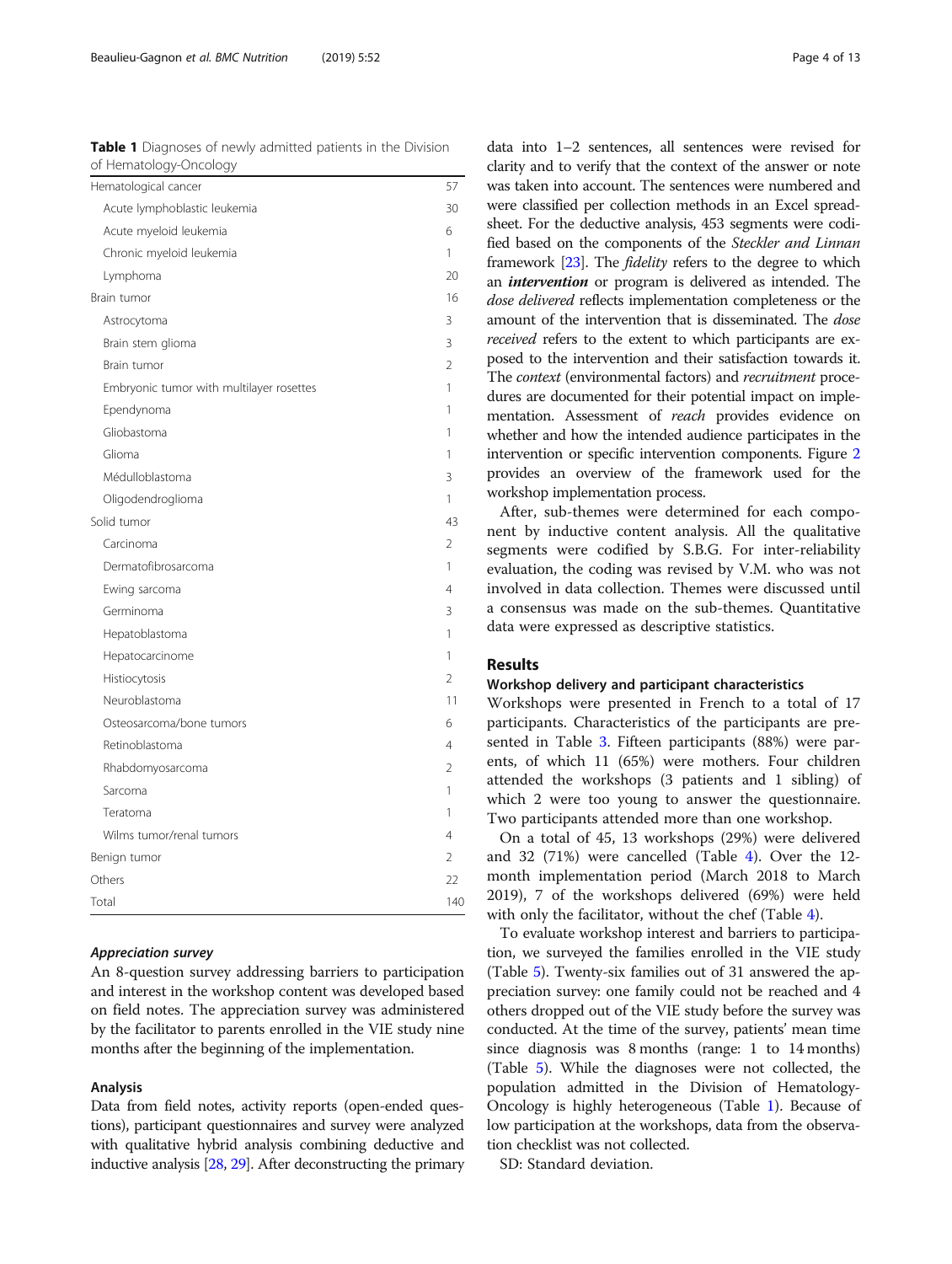# <span id="page-4-0"></span>**Table 2** Data collected with the different tools for evaluation of the implementation process

| Tools                     | Data collected                                                                                               | Responsible for completing the tool |
|---------------------------|--------------------------------------------------------------------------------------------------------------|-------------------------------------|
| Participant questionnaire | 1. Participant's relationship with patient                                                                   | Workshop participants               |
|                           | 2. Perception of knowledge acquisition                                                                       |                                     |
|                           | 3. Perceived utility of the recipes<br>and advices                                                           |                                     |
|                           | 4. Recommendations                                                                                           |                                     |
|                           | 5. Additional comments                                                                                       |                                     |
| Activity report           | 1. Identification of the facilitators                                                                        | Registered dietician facilitator    |
|                           | 2. Identification of the theme presented                                                                     |                                     |
|                           | 3. Time and duration of the workshop                                                                         |                                     |
|                           | 4. Number of participants                                                                                    |                                     |
|                           | 5. Divulgation of the nutritional<br>messages as planned                                                     |                                     |
|                           | 6. Challenges and facilitators                                                                               |                                     |
|                           | 7. Facilitator's perception of participants'<br>interest                                                     |                                     |
|                           | 8. Questions from participants                                                                               |                                     |
|                           | 9. Proposed modifications to workshop<br>delivery and content                                                |                                     |
|                           | 10. Obstacles related to language                                                                            |                                     |
|                           | 11. Number of participant questionnaires<br>completed and flyers distributed                                 |                                     |
|                           | 12. Time required by participant(s) to<br>complete the questionnaire and<br>questions related its completion |                                     |
| Field notes               | 1. Notes from the facilitator during<br>activity promotion                                                   | Registered dietician facilitator    |
| Appreciation survey       | 1. Participant's relationship with<br>patient                                                                | Families enrolled in the VIE study  |
|                           | 2. Awareness of the workshops<br>and how they learned about it                                               |                                     |
|                           | 3. Best time for attending to<br>workshop                                                                    |                                     |
|                           | 4. Food tasting as an incentive<br>for participation                                                         |                                     |
|                           | 5. Reason for not attending a<br>workshop                                                                    |                                     |
|                           | 6. Preferred approach to<br>disseminate nutritional information                                              |                                     |
|                           | 7. Perceived utility of the<br>workshop content                                                              |                                     |
|                           | 8. Other comments                                                                                            |                                     |

# Evaluation of the implementation process

This section details the perceptions and opinions obtained from the families and the facilitator. Data were collected using the questionnaires, facilitator activity reports and survey. Results are presented according to each component of the process evaluation. Each qualitative segment could have been included under more than one theme.

# Procedures for workshop promotion and recruitment

Three themes were identified for the recruitment component: 1) procedure description; 2) impact of recipes and; 3) availability of families. Workshops were promoted using wall posters in strategic locations in the inpatient and outpatient clinics of the Division of Hematology-Oncology. Seventy-three percent (73%) of the families surveyed were aware of the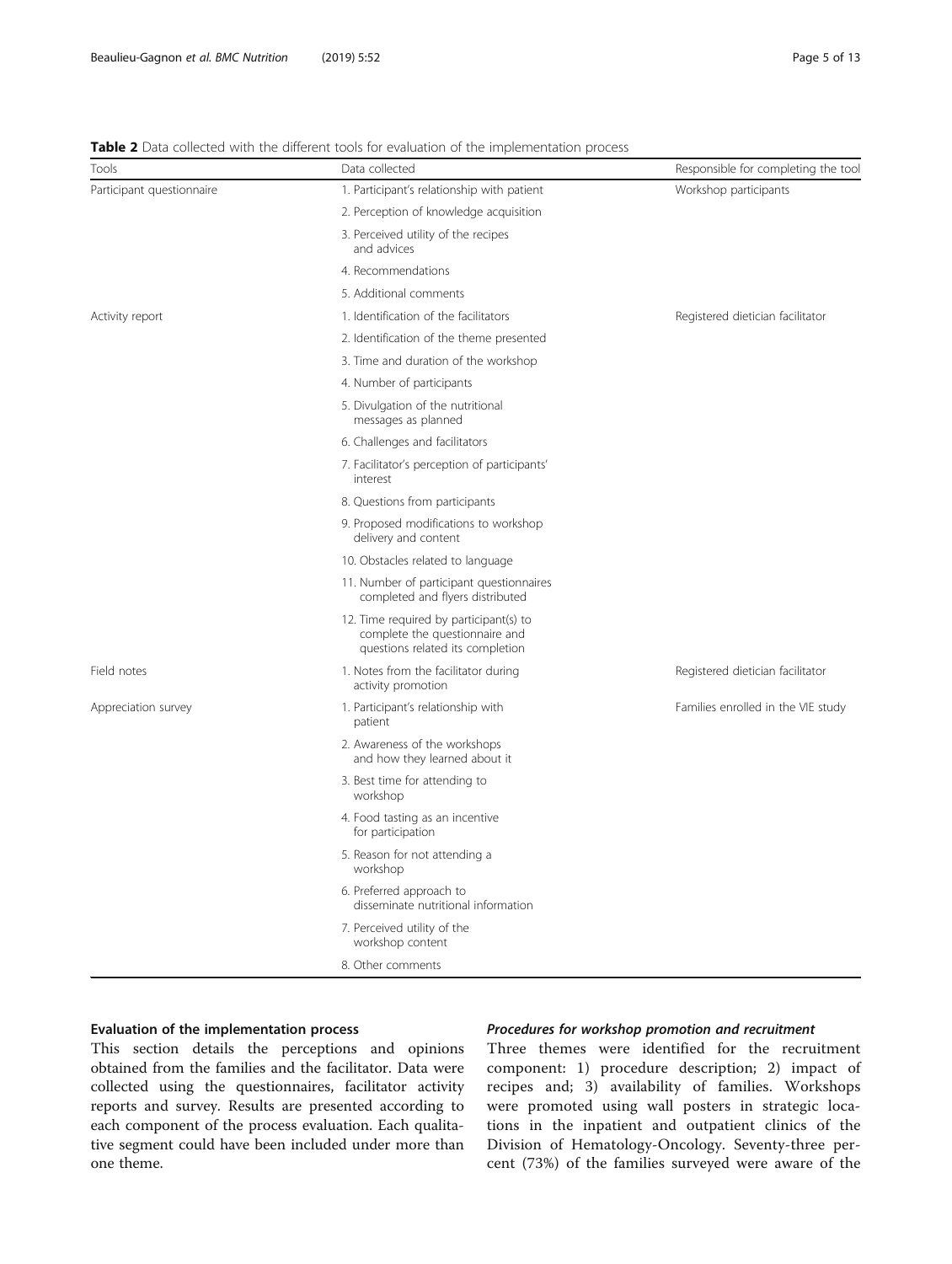<span id="page-5-0"></span>

workshops (Table [6](#page-7-0)). The facilitator visited the families enrolled in the VIE study to promote the workshop of the week. Families attending the common areas were also approached. The total number of families approached during the promotion tours was not documented. The facilitator contacted 16 of the 17 workshop participants during promotion tours. Flyers were also handed to the nurses in the outpatient clinic to encourage promotion of the workshops to families. Nurses and clinical dieticians were also notified each week.

# Reach

Three subthemes emerged from the reach component: 1) impact of low participation; 2) target population

Table 3 Characteristics of the workshop participants

|                                                                   | All participants<br>$n = 17$ |
|-------------------------------------------------------------------|------------------------------|
| Participants per workshop, mean<br>(SD, range)                    | $1.53(0.52, 1-2)$            |
| Relationship with patient, n (%)                                  |                              |
| Mother                                                            | 11 (65%)                     |
| Father                                                            | 4 (23%)                      |
| Patient                                                           | 2(12%)                       |
| Participants enrolled in the VIE study,<br>n(%)                   | 10 (59%)                     |
| Participants who participated to more<br>than one workshop, n (%) | 2(12%)                       |

SD: Standard deviation.

and; 3) characteristics of patients. The reach of the population was low as only 1 to 2 participants attended each workshop (Table 3). The facilitator reported that this caused delivery-related difficulties and affected the possibility for participants to interact. Language had a minor impact on the workshop reach: overall, only 4 parents were unable to participate to a workshop because they did not understand or speak French.

Subthemes related to the target population and patients' characteristics that either facilitated or challenged participation were described using observation notes and survey. Many surveyed parents reported they were cooking at home and that nutrition was a priority for them. Some mothers surveyed had professional cooking  $(n = 3)$  or a dietician  $(n = 1)$  education. This was not a barrier for participation but did influence participants' interests:

(Survey) One mother reported preferring the treatment-related themes because she had professional cooking training.

Some parents mentioned that being at the hospital with their spouse would help them attend an activity. Other parents mentioned that the workshops were more relevant for their spouse, suggesting that the reach is not equivalent within a same family:

(Survey) I am not the one who cooks at home.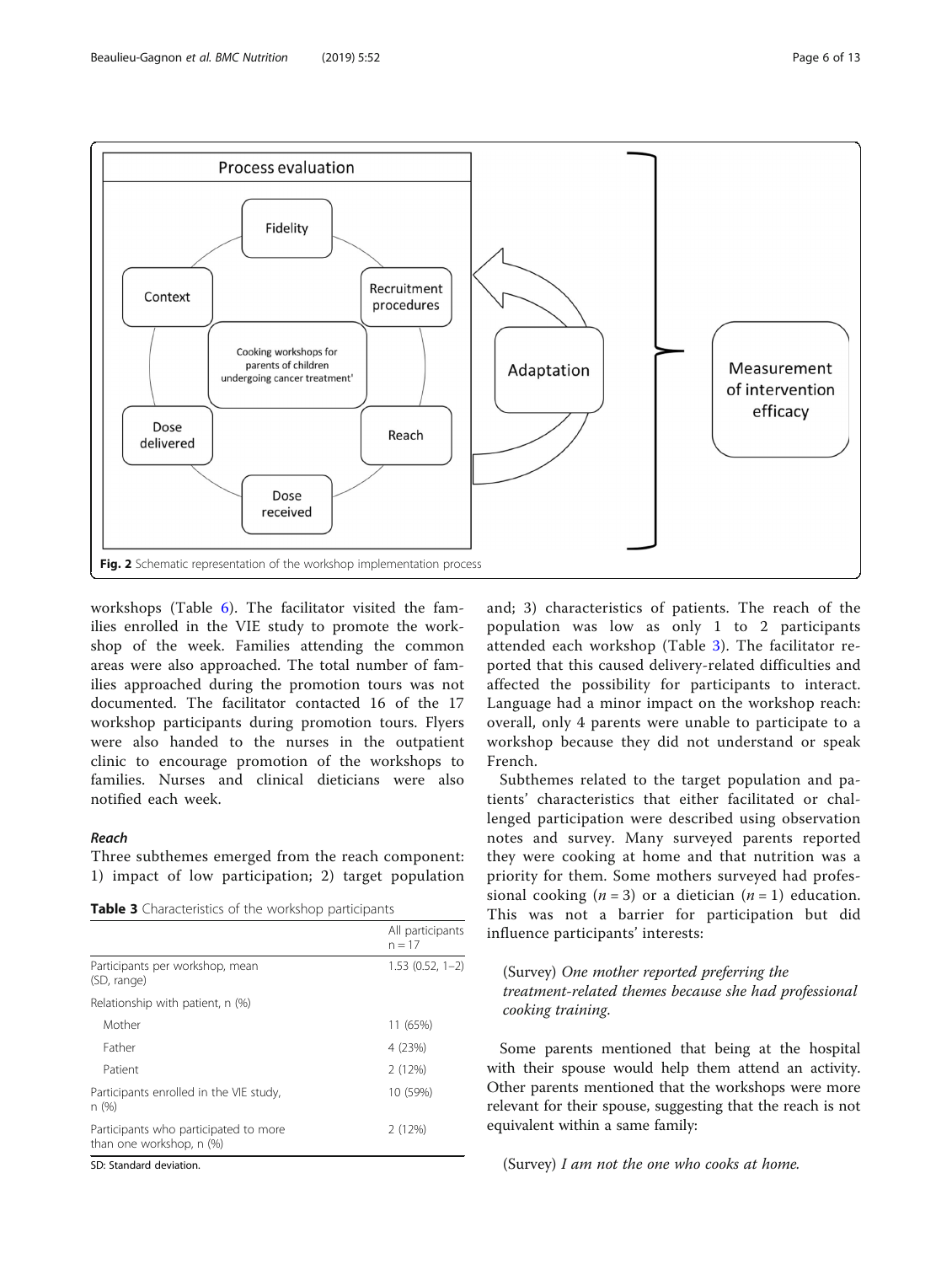<span id="page-6-0"></span>

| <b>Table 4</b> Characteristics of the workshops as described by the |  |  |  |
|---------------------------------------------------------------------|--|--|--|
| facilitator in the activity reports                                 |  |  |  |

| Characteristics                                                               | Workshops          |
|-------------------------------------------------------------------------------|--------------------|
| Workshops cancelled, n (%)                                                    | 32 of 45 (71%)     |
| Workshops delivered, n (%)                                                    | 13 (29%)           |
| Meal fortification, n (%)                                                     | 3(23%)             |
| Changes in taste during cancer therapy<br>and their impact on children, n (%) | 3(23%)             |
| Adapting diet to eating-related side<br>effects of treatments, n (%)          | 2(15%)             |
| Mediterranean diet and health, n (%)                                          | 1(8%)              |
| Planning quick and economic meals,<br>n (%)                                   | 4 (31%)            |
| Nutritional support, n (%)                                                    | $0(0\%)$           |
| Workshops delivered without the chef,<br>n(%)                                 | 9(69%)             |
| Duration in minutes, mean (SD, range)                                         |                    |
| All workshops                                                                 | 51.4 (12.8, 40-90) |
| Workshops without the chef                                                    | 45.9 (4.0, 40-50)  |
| Workshops with children participants,<br>n (%)                                | 4 (31%)            |
| Workshops with 100% of the messages<br>covered, n (%)                         | 7 (54%)            |
| High to very high level of interest as<br>perceived by the facilitator        | 12 (92%)           |

SD: Standard deviation.

(Survey) My spouse is more present than me at the hospital.

Characteristics of patients also influenced parents' participation and interests. The most stated characteristics were the child's current health condition related to his treatment, allergies or lactose intolerance, as well as his pickiness. These conditions were mentioned as barriers for recipe tasting or for workshop participation.

|  | <b>Table 5</b> Demographic characteristics of families who |  |
|--|------------------------------------------------------------|--|
|  | completed the appreciation survey                          |  |

|                                                    | Participants<br>$n = 26$ |
|----------------------------------------------------|--------------------------|
| Relationship with patient, n (%)                   |                          |
| Mother                                             | 19 (73%)                 |
| Father                                             | 6(23%)                   |
| Patient                                            | 1(4%)                    |
| Sex of the patient, male n (%)                     | 17 (65%)                 |
| Age of patient (years), mean<br>(SD, range)        | 7.80 (4.99, 1.68-18.09)  |
| Time since diagnosis (months),<br>mean (SD, range) | 7.98 (0.81, 1.63-14.23)  |

# Dose delivered

Three sub-themes emerged and segments were extracted almost exclusively from the activity report: 1) adaptations of the content and animation; 2) description of the key messages that were not delivered and; 3) reason for not delivering the key messages.

In 7 of the 13 workshops, all the nutritional messages were covered (54%) (Table 4). Messages related to the prevention of foodborne infections were the most omitted. The reasons for not delivering the key messages included the unreceptiveness of participants, oversight from the facilitator, participant prematurely leaving the activity and difficulties performing the recipe.

The adaptation subtheme refers to the strategies used by the facilitator to adapt the messages and animation for the audience. For example, she gave personalized advice to take into account participant's comments and involved the children in the cooking demonstration. This did not alter the content of the messages delivered. Moreover, during one workshop, the content was adapted in order to address the parent's questions and knowledge.

# Contextual factors

Five subthemes have emerged as contextual: 1) location and material; 2) medical or nutritional characteristics of the patient; 3) Logistics and time management; 4) parental presence required elsewhere and; 5) characteristics of the target population.

Difficulties related to the physical location, equipment and noises during the culinary demonstrations were reported as challenges by the facilitator. During the promotional tour, one mother and one nurse reported that it would be more convenient if the workshops would take place on the same floor as the inpatient Division of Hematology-Oncology, rather than on the floor the activity was planned (2 floors below):

(Field notes) One mother mentioned that she thought this kind of activity was very interesting and that she wanted to participate. However, she could not attend because her child was immunocompromised and she was reluctant to leave her alone. She stated that she would participate if the activity would take place on the same floor as her child's room.

Difficulties related to logistics and time management were commonly reported by families. During the promotion tours, many parents stated that they lived far away from the hospital and would not come only to attend a workshop. In the outpatient clinic, parents reported that, when visiting the hospital, they were generally busy with appointments in the morning and wanted to leave as soon as possible. One parent mentioned: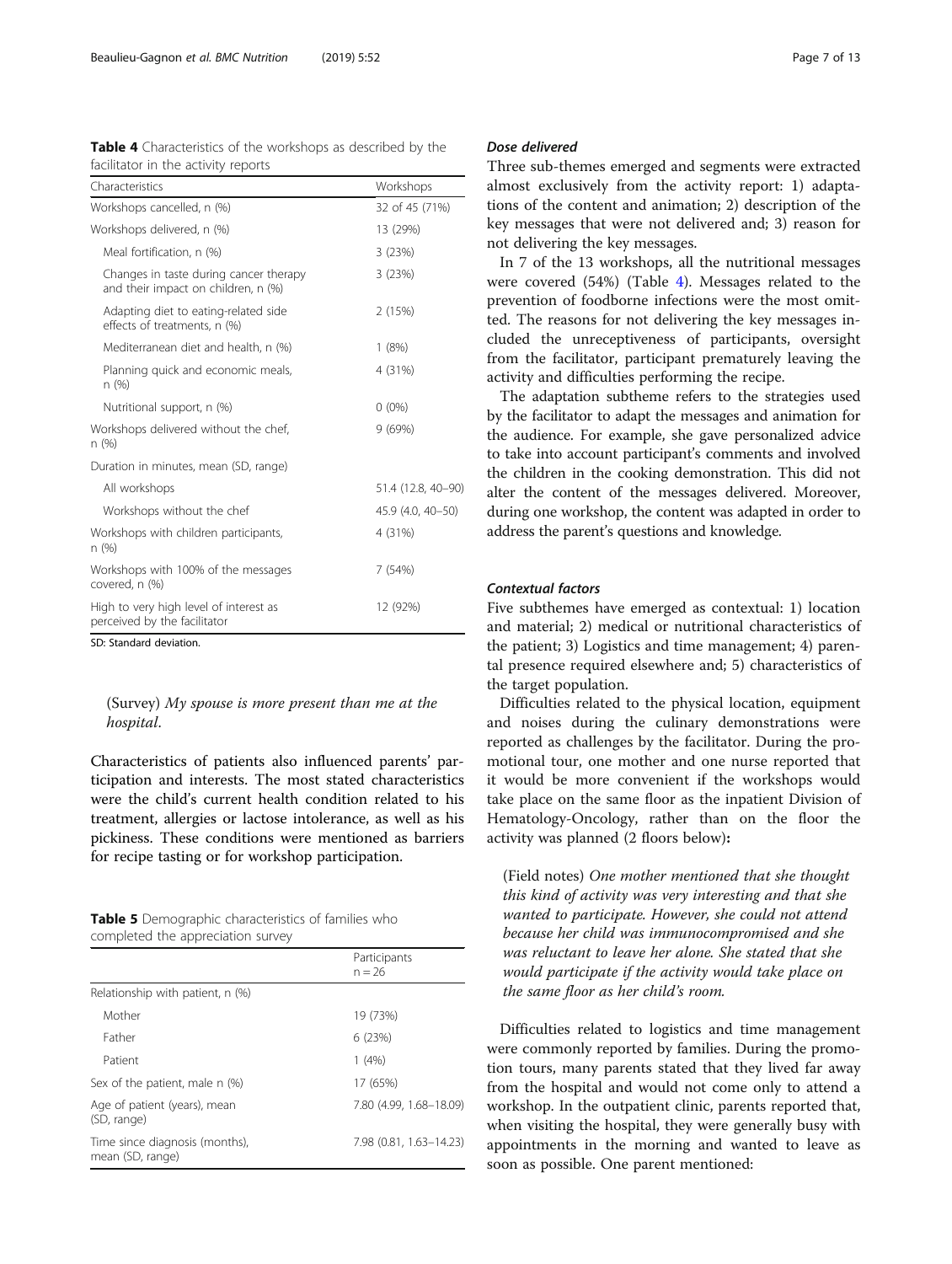<span id="page-7-0"></span>

| <b>Table 6</b> Preferences in the workshop themes and mode of |  |  |  |
|---------------------------------------------------------------|--|--|--|
| delivery according to the appreciation survey                 |  |  |  |

|                                                               | Participants<br>$n = 26$ |
|---------------------------------------------------------------|--------------------------|
| Interest in recipe tasting                                    | 18 (69%)                 |
| Interest in content related to foodborne<br>infections        | 11 (42%)                 |
| Awareness of the workshops                                    | 19 (73%)                 |
| Awareness of the workshops via posters                        | 12 (46%)                 |
| Preferred mode of workshop delivery                           |                          |
| Flyers                                                        | 4 (15%)                  |
| Online videos                                                 | 18 (69%)                 |
| Face-to-face workshops                                        | 3 (12%)                  |
| Videoconference                                               | 4 (15%)                  |
| No best option                                                | 1(4%)                    |
| Most useful theme                                             |                          |
| Meal fortification                                            | 8 (31%)                  |
| Changes in taste during cancer therapy                        | 10 (38%)                 |
| Adapting diet to eating-related side<br>effects of treatments | 3 (12%)                  |
| Mediterranean diet and health                                 | 3 (12%)                  |
| Planning quick and economic meals                             | 7 (27%)                  |
| Nutritional support                                           | 3 (12%)                  |
| Less useful theme                                             |                          |
| Meal fortification                                            | $0(0\%)$                 |
| Changes in taste during cancer therapy                        | $0(0\%)$                 |
| Adapting diet to eating-related side<br>effects of treatments | 8 (31%)                  |
| Mediterranean diet and health                                 | 5 (19%)                  |
| Planning quick and economic meals                             | 6 (23%)                  |
| Nutritional support                                           | 4 (15%)                  |
| None                                                          | 3 (12%)                  |
| Barriers to participation                                     |                          |
| Nutrition not a priority                                      | 1(4%)                    |
| Theme not related to actual child's<br>condition              | 16 (62%)                 |
| No other person could stay with the<br>child                  | 15 (58%)                 |
| Doctor or health professional could<br>visit during activity  | 20 (77%)                 |
| Scheduled treatment or test during activity                   | 22 (85%)                 |
| Unaware of the workshop location                              | 2 (8%)                   |
| Too busy                                                      | 11 (42%)                 |
| Other                                                         | 17 (65%)                 |

(Field notes) [Parents] always want to leave before hitting traffic. They corroborated that this is the principal barrier to attend a workshop because they are otherwise interested [in participating to a workshop].

Lack of time was also a recurrent factor of the target population. Forty-two percent (42%,  $n = 11$ ) of the families surveyed mentioned that being too busy prevented them to participate (Table 6).

Availability and interests of parents were highly affected by patients' medical condition (Table 6). In the survey, 77% ( $n = 20$ ) of parents stated that expecting a visit from a doctor or a health professional at the time of the workshop would be a barrier for participation. A scheduled test or treatment would also be a barrier for 85% ( $n = 22$ ). For some parents, nutritional difficulties encountered by the child were a motivation to attend, while for others, their management was rather perceived as time-consuming and as a barrier:

# (Field note) A mother stated that she is, in essence, interested, but at the moment, she believes she was being more helpful by focusing on her child's acute nutritional challenges.

The need for the parent to be at his child's bedside was reported in the appreciation survey as a participation barrier by 58% of families ( $n = 15$ ) (Table 6), regardless of the child's age. The presence of both parents was reported as a facilitator for workshop participation. One mother stated:

(Survey) We were lucky to be both present [at the hospital] that day: it made it easier to attend the workshop. When only one parent comes [to the hospital] with the child, it is more complicated to attend a workshop [for him/her].

The contextual factors highlighted the barriers and reasons that complicate parents' access to the workshops and helped explaining the general low attendance.

#### Fidelity

Four themes have emerged related to fidelity of the implementation process: 1) workshop delivery; 2) recipes; 3) minimization of the burden related to participation and; 4) impact of low participation. The workshops had a mean duration of 51 min  $(\pm 13 \text{ min},$ range: 40–90), which was shorter than the planned 60 min (Table [4](#page-6-0)). The absence of the chef in 69% of the delivered workshops led to a shorter mean duration  $(46 \pm 4 \text{ min}, \text{ range}: 40-50)$ .

The facilitator described some difficulties related to the message delivery in the absence of the chef. They principally referred to coordinating the delivery of nutritional messages with the recipe demonstration. Other difficulties reported were a less dynamic or fluid delivery, omission of content and challenges in determining the best moment to answer participants' questions.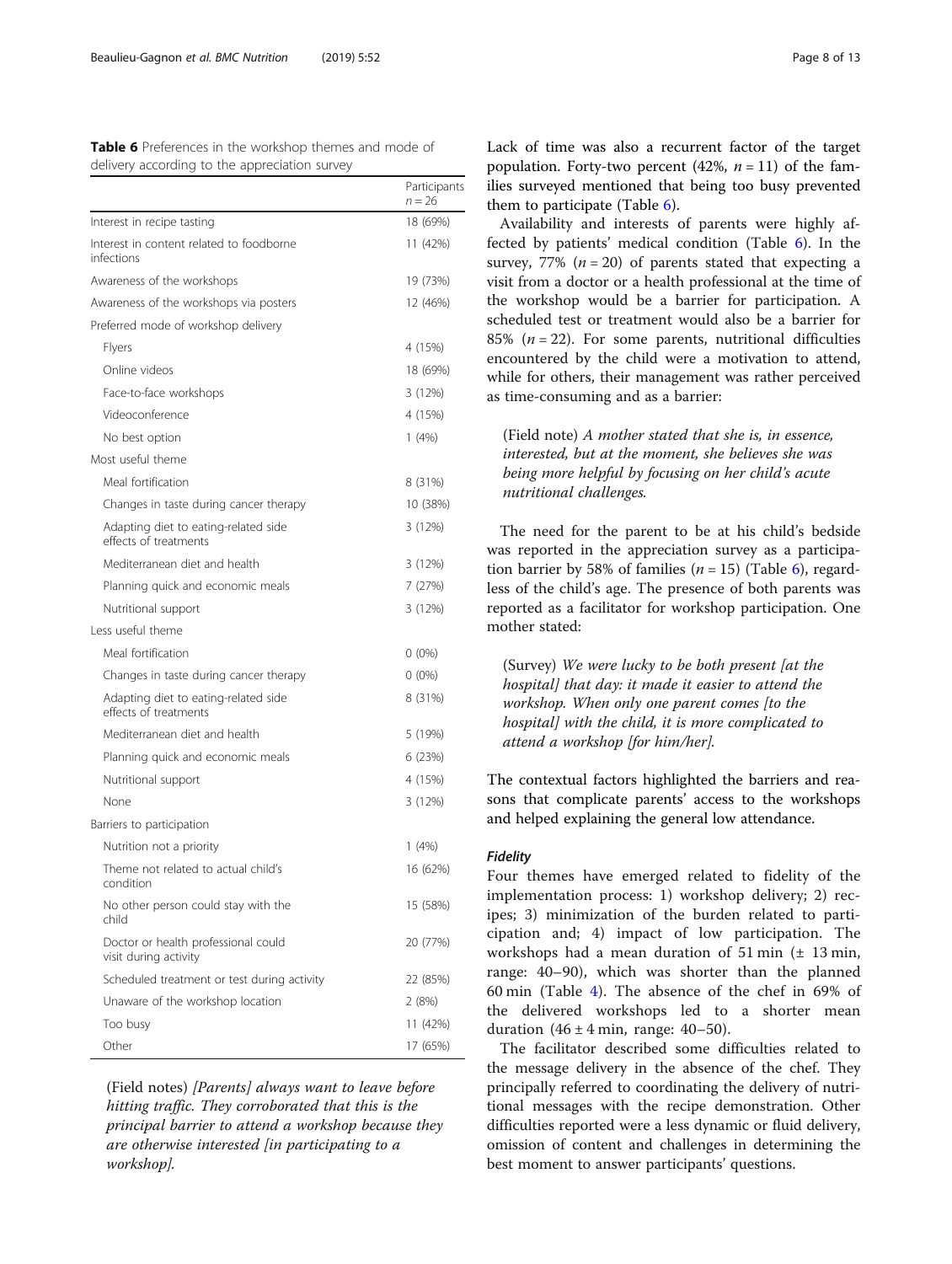Sixty-nine percent of the surveyed parents (69%,  $n = 18$ ) were interested in tasting the recipes (Table [6\)](#page-7-0). One participant mentioned that the recipe persuaded her to come to the workshop: one mother mentioned the one-pot mac'n'cheese recipe as the main reason explaining her participation. Some parents mentioned the pickiness of their child as a barrier to taste new recipes. However, while the majority of parents stated that tasting was enjoyable, it was not the principal incentive for participation:

(Survey) [Mother] I would have come even though there was no recipe. However, it was appealing to me.

It was essential for the research team to minimize the burden associated with participation. On occasions, the facilitator adapted the time and content in order to accommodate participants' schedule.

#### Dose received

The dose received refers to the exposure and perceived utility of the intervention. In the questionnaires, 71% of participants (12/17) agreed they had acquired knowledge related to every key message (Table 7). Only 13% (2/17) stated they had acquired knowledge for less than half of the key messages. All participants  $(n = 17)$  would recommend the workshops to other parents. For this component, the subthemes raised from the qualitative data were: 1) delivery mode; 2) interest and receptivity; 3) logistical and organizational context; 4) prior knowledge; 5) utility/non-utility of the workshop related to patient's condition and; 6) workshop themes.

When asked about their favorite delivery format, most parents surveyed preferred short web-based video capsules ( $n = 18$ , 69%, Table [6\)](#page-7-0) in comparison with flyers only, face-to-face or videoconference. Families reported that videos were more appealing than written documentation because they are less time consuming and they can be watched whenever needed.

Data acquired during promotional tours or with the survey showed that parents were interested in nutrition: only one parent stated that healthy eating was not his

Table 7 Knowledge acquisition and perceived utility of the workshops according to participant questionnaires

|                                               | Participants<br>$n = 17$ |
|-----------------------------------------------|--------------------------|
| Perception of knowledge acquisition           |                          |
| 100% of the key messages                      | 12 (71%)                 |
| Equal or more than 50% of the<br>key messages | 3(18%)                   |
| Less than 50% of the key message              | 2(12%)                   |
| Would recommend workshop                      | 100%                     |
| Intent to use advices or recipes              | 100%                     |

priority (Table [6](#page-7-0)). Besides, for 12 of the 13 workshops, the facilitator rated the participants' level of interest form high to very high (Table [4](#page-6-0)). In the appreciation survey, many families expressed that workshops could be a nice distraction while being at the hospital:

(Survey) This kind of activity is very relevant to me because we are often looking for something to do in the hospital.

In general, there was interest for the activity, but the logistical barriers (e.g. having to stay with the child or living far from the hospital) limited the exposure to the intervention. No pattern in terms of the day (week or week-end) and time (morning or afternoon) of delivery or in the workshop theme was identified in relationship with attendance. Also, families' preferences were very diverse when asked about what time of the day would be ideal to attend a workshop. However, parents stated that it was easier to attend when the child was hospitalized rather than when he was an outpatient.

The perceived utility of the workshops was influenced by parents' prior culinary and nutritional knowledge. This was mainly related to foodborne illness prevention as 58% of participants reported not being interested by this specific content (Table  $6$ ). These parents stated they had received thorough instructions by the nursing staff and were already applying the principles at home. Conversely, other parents found that reminders of the rules for prevention of foodborne infections were helpful.

The perceived utility was influenced positively or negatively by the child's medical condition. Some parents reported that their child could eat everything, so they did not perceive the workshops as useful. Other mentioned that their child was picky and that this was a barrier to attend. Parents' interest towards the activity was also often related to treatment side effects:

(Field notes) One mother stated that, at the moment, her child was doing well and that she will consider [the workshops] if the child loses weight.

# (Survey) The utility of the workshops is related to the treatment side effects and the child's eating habits.

Thus, [6](#page-7-0)2% of the parents surveyed  $(n = 16/26,$  Table 6) reported that the workshop theme was not related to the child's current condition, which was a barrier for participation. The survey showed that "Changes in taste during cancer therapy", "Meal fortification" and "Planning quick and economic meals" were the most useful workshops for 38, 31 and 27% of the parents, respectively (Table [6](#page-7-0)). Parents reported that the least useful workshops for them were "Adapting diet to eating-related side effects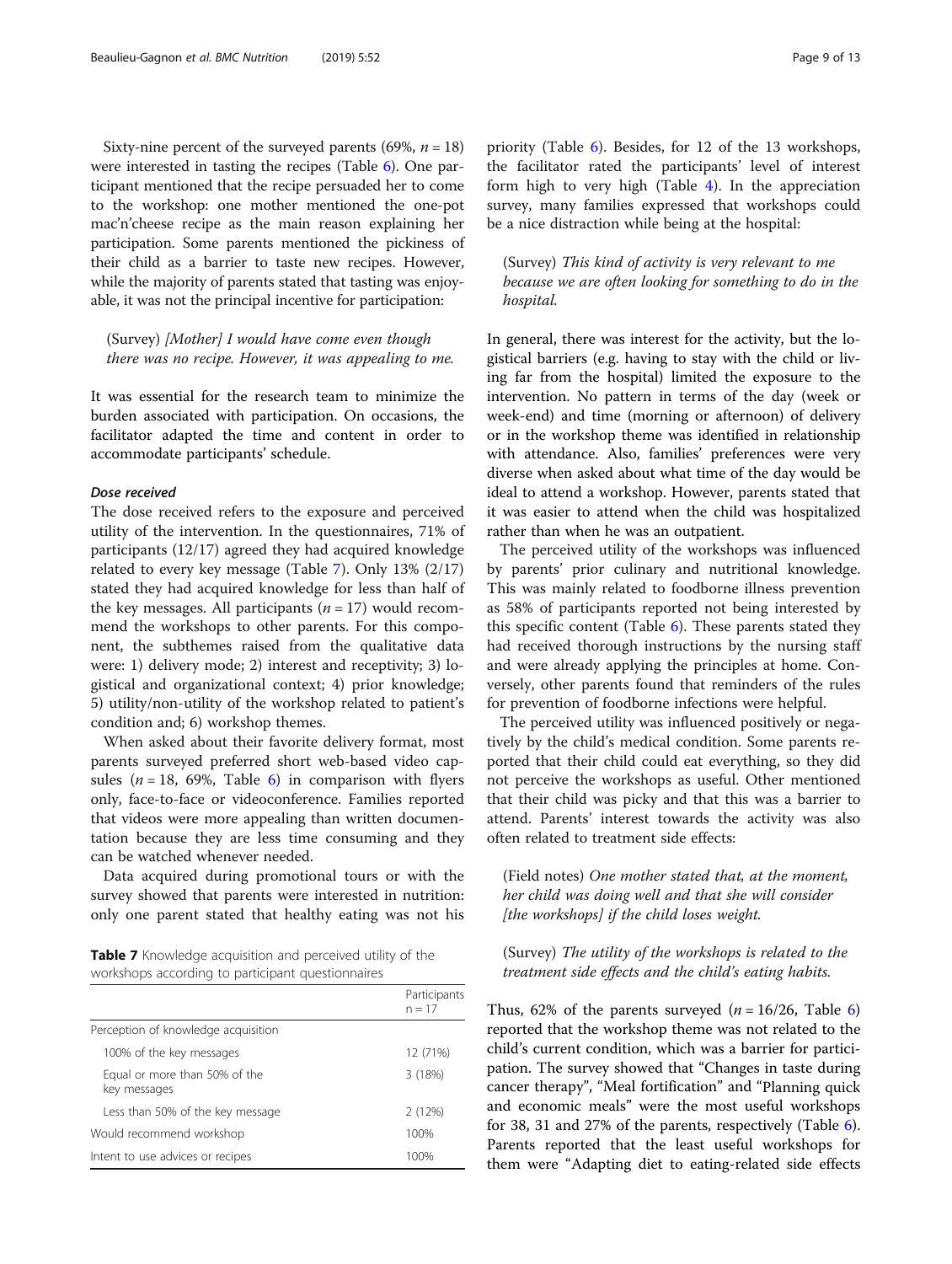of treatments" (31%), "Mediterranean diet and health" (23%) and "Planning quick and economic meals" (19%) (Table [6\)](#page-7-0). Among the families who stated that the least useful theme was "Adapting diet to eating-related side effects of treatments", 25% also reported that their child did not suffer from these side effects. One mother specified that even though she did not find this theme useful, it could be for other parents.

# **Discussion**

In our study, the process evaluation has identified contextual and reach factors as the main barriers to participation. Indeed, the characteristics of the target population were a subtheme that emerged from these components. Clearly, the contextual factors and the population profile impacted the reach of the intervention. This included greater parents' availability during the child hospitalization as well as logistics and time constraints.

In Canada, between 2006 and 2010, the number of cancer diagnoses in children under the age of 5 was more than twice of those in older children and adolescents [[30](#page-11-0)]. Young children require parental supervision, a reality that must be considered to assure the success of interventions in pediatric oncology. Also, many children are immunocompromised and cannot leave their hospital room. Side effects, treatment schedules and appointments were also pinpointed as major barriers to participation. Conversely, parents requested access to nutritional information specific to their child's condition.

It has been reported that, during treatments, parents use a variety of strategies to make the child eat and often force them to eat [\[31](#page-11-0)]. Studies showed that from 5 to 60% of children with cancer suffer from malnutrition at one point during their treatments [[32,](#page-11-0) [33](#page-11-0)]. Here, we found that parents were highly interested in the themes of "Meal fortification" and "Changes in taste during cancer therapy". Weight loss in a child with cancer is stressful for parents and can disrupt the routine of families [[34](#page-11-0)]. Changes in tastes are also frequent and can modify the child's eating habits and lead to the consumption of foods high in fat and sodium [\[5\]](#page-11-0). This can affect meal ambiance and the child's quality of life in relation to the symbolic and cultural value of food  $[35, 36]$  $[35, 36]$  $[35, 36]$  $[35, 36]$  $[35, 36]$ . Other studies showed that pickiness and cravings were the principal difficulties reported by parents during treatments [[1](#page-11-0), [2](#page-11-0)]. In our study, parents highlighted the challenge to find information related to these problems, which explains the high perceived utility of these themes. Depending on participants, the theme "Planning quick and economic meals" was designated as both the most and least useful. It is possible that families who experienced the diagnosis longer ago further valued information related to general healthy eating. However, the small study sample did not allow data stratification to verify this hypothesis.

To our knowledge, this is the first study describing the implementation of an educational nutrition and cooking workshop program taking place early after the diagnosis. An expert consensus of the Children's Oncology Group revealed that the most valuable information for the parents soon after the diagnosis was directly related to the child's current care including the management of side effects and the prevention of infections [[37](#page-11-0)]. As part of the interdisciplinary VIE study, the psychological intervention Taking Back Control Together was developed and refined based on a parents and healthcare professionals' assessments of the program limitations, benefits and needs for improvement [[38\]](#page-11-0). The qualitative data revealed the need for parents to better manage their distress following the diagnosis in order to be more helpful for their child [\[38](#page-11-0)]. This supports findings, including ours, that parents' interests in knowledge are mainly centered on their child's medical condition [[39\]](#page-11-0).

Raber et al. described a hands-on in-camp culinary intervention destined for children with cancer, survivors and siblings [\[21](#page-11-0)]. They also proposed an alternative inhospital activity. Children in the camp were highly interested in participating to the activity and the reach was high: all the activities reached the maximal participation, in contrast with our results. Differences in the target populations (children vs. parents) and participants' availability (campers vs. caregivers) can explain the divergent outcomes.

Information collected with the activity reports revealed that 54% of the workshops covered 100% of the nutritional key messages. Low attendance mostly impacted the delivery of the workshops rather than their content. Despite the low attendance, 88% of the 17 participants reported that they had acquired knowledge for more than 50% of the key nutritional messages. While the small number of participants does not allow for efficacy measurement, these numbers offer encouraging data on the educational value of the curriculum.

Basic nutritional knowledge is a prerequisite for behavior changes [\[40](#page-11-0), [41\]](#page-11-0). Also, adding culinary demonstrations in a nutritional intervention has helped participants to use the given advices and to increase their culinary confidence [[42](#page-11-0)]. Parental involvement in nutrition interventions targeting children is essential because their knowledge and confidence influence the nutritional value of the food offered [[43](#page-12-0), [44](#page-12-0)]. Interventions involving only parents were found at least as efficient as the family-based ones for obesity treatment [\[44\]](#page-12-0).

In the VIE study, the workshops were developed as a complementary resource to clinical follow-up with the concern of not increasing the burden for families. Parents in our study often felt overwhelmed which could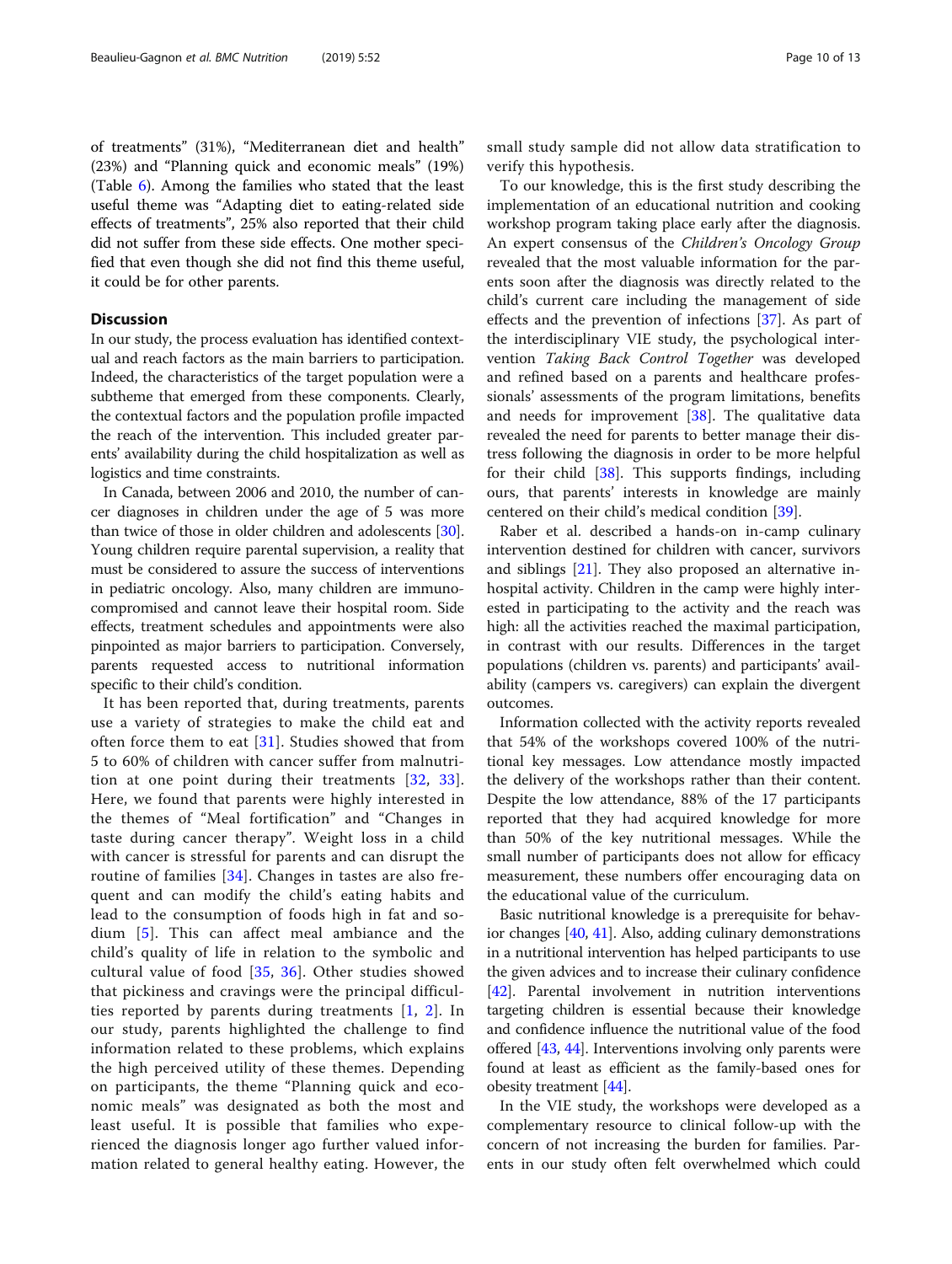explain why their interest in the workshops did not transfer into participation. Based on the results of our feasibility study, we conclude that because of the many barriers encounter by parents, workshops in a face-toface format are poorly feasible in the context of pediatric oncology. It is possible that using a more accessible mode of delivery would better target this population. However, it has been reported that large amounts of written or verbal information negatively affect retention during treatments for childhood cancer [\[45](#page-12-0)].

Accordingly, we propose that the efficacy of webbased initiatives, such as videos, should be tested in this population. For example, a video program was found effective for education in populations of parents with premature infants [\[46\]](#page-12-0), but has not been tested yet in childhood cancer. Similarly, based on a review of the literature, one of the recommendations issued by Rodgers et al. was that "written material, short verbal discussions, and audio recordings of the diagnostic discussion could be used to provide education to pediatric patients newly diagnosed with cancer and to their parents and siblings"[46]. In the future, assessing the impact of web-based educational programs on knowledge acquisition, food intake and culinary competency would provide a measure of their efficacy.

Our study has some limitations. The majority of participants to the workshops and the VIE study expressed a high level of interest in nutrition, which may not be representative of all families, a well-documented bias of any nutritional intervention. Moreover, given the small sample size, the study representativeness is limited. Also, the facilitator was involved in data collection and analysis, which could potentially introduce bias. Different strategies were used to minimize this caveat including using multiple methods of data collection, gathering the perceptions of participants, non-participants, interveners and of the facilitator, and finally using a strict procedure of qualitative data inter-validity analysis [\[26\]](#page-11-0). Furthermore, self-reported barriers could have been subjected to desirability bias although the facilitator specified that the survey aimed to improve access to the activity. In this study, survey administration and discussions with families (field notes) were not recorded and no formal interviews were performed. This could introduce recall bias that was minimized by the facilitator taking notes during the discussion. Also, the heterogeneity of the population surveyed in terms of diagnoses and of time since diagnosis could have influenced the perceived utility or the time available for participation. The use of a validated questionnaire would have increased intervalidity of results. Also, documenting the number of persons approached and patients' diagnosis for field notes would have allowed a better understanding of the study population.

# Conclusion

This study presents the feasibility of nutrition education and cooking workshops in pediatric oncology, a population that is confronted to complex emotional and organizational challenges. Because the reach was low, we could not conclude on the efficacy of the workshops to increase the perception of knowledge acquisition. However, the process evaluation allowed us to document the need for families to access reliable nutritional information when it is relevant for them. Therefore, there is a need to develop strategies and delivery formats that address the major barriers for participation encountered by this population.

In conclusion, our study showed that nutrition interventions targeting families confronted to childhood cancer should be adapted to improve access to information, reach and delivery. Our results highlighted the importance of process evaluation when developing innovative programs for vulnerable population to ensure they are appropriate for real-life conditions.

#### Abbreviations

SD: Standard deviation; VIE: Valorization, Implication, Education

#### Acknowledgements

We thank all the families and the clinical team of the Division of Hematology-Oncology at Sainte-Justine University Health Center.

#### Authors' contributions

VM, SBG, DC, SS, CM, CL and DS designed the study. SBG and VB collected and analyzed quantitative data. SBG analyzed the qualitative data. VM and SBG discussed the themes for inter-reliability. SBG and VM wrote the manuscript. SBG, VB, CM, DC, SS, CL, DS and VM read and approved the final manuscript.

#### Funding

This research was funded by the Charles-Bruneau Foundation, IGA, the CHU Sainte-Justine Foundation, the Fonds de Recherche du Québec en Santé, the Canadian Institutes of Health Research and by a Transition Grant from the Cole Foundation. The funding body did not play any role in the design of the study; the collection, analysis, and interpretation of data; and the writing of the manuscript.

#### Availability of data and materials

The datasets used and/or analysed during the current study are available from the corresponding author on reasonable request.

#### Ethics approval and consent to participate

The VIE study was approved by the Sainte-Justine University Hospital Center Institutional Review Board. A consent form was signed by participants (guardians/parents) enrolled in the VIE project.

#### Consent for publication

Not applicable.

#### Competing interests

The authors declare that they have no competing interests.

#### Author details

<sup>1</sup> Department of Nutrition, Université de Montréal, Montreal, QC, Canada <sup>2</sup>Research Center of Sainte-Justine University Health Center, 3175 Côte Sainte-Catherine room 4.17.006, Montreal, QC H3T 1C5, Canada. <sup>3</sup>Department of Kinesiology, Université de Montréal, Montreal, QC, Canada. <sup>4</sup>Department of Psychology, Université de Montréal, Montreal, QC, Canada. <sup>5</sup>Division of Hematology-Oncology, Sainte-Justine University Health Center, Montreal, QC, Canada. <sup>6</sup> Department of Pediatrics, Université de Montréal, Montreal, QC, Canada.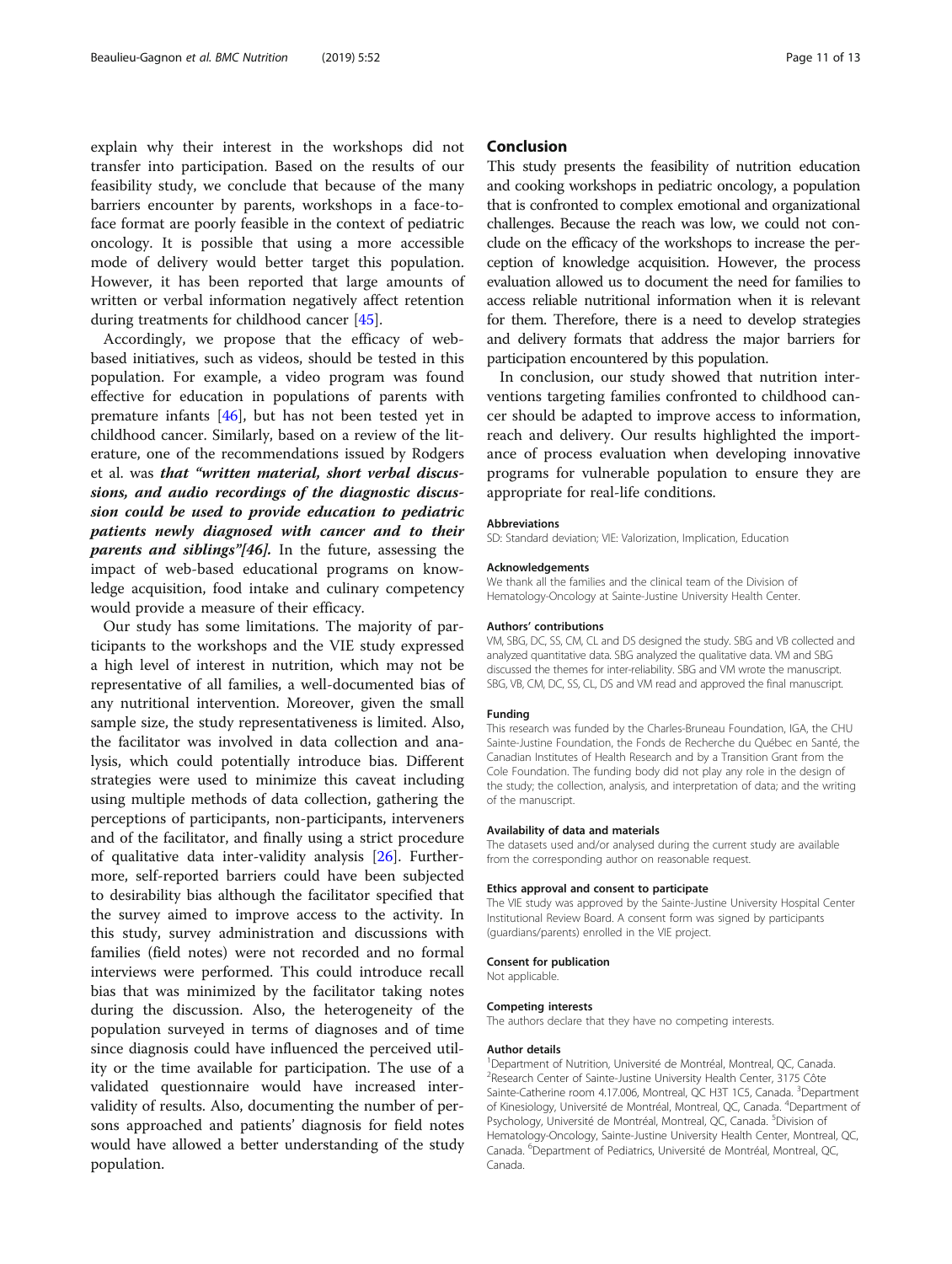#### <span id="page-11-0"></span>Received: 30 May 2019 Accepted: 30 October 2019 Published online: 19 November 2019

### References

- 1. Williams L, McCarthy M. Parent perceptions of managing child behavioural side-effects of cancer treatment: a qualitative study. Child Care Health Dev. 2015;41(4):611–9.
- 2. Gibson F, Shipway L, Barry A, Taylor RM. What's it like when you find eating difficult: Children's and parents' experiences of food intake. Cancer Nurs. 2012;35(4):265–77.
- Green R, Horn H, Erickson JM. Eating experiences of children and adolescents with chemotherapy-related nausea and mucositis. J Pediatr Oncol Nurs. 2010;27(4):209–16.
- 4. Skolin I, Wahlin YB, Broman DA, Hursti U-KK, Larsson MV, Hernell O. Altered food intake and taste perception in children with cancer after start of chemotherapy: perspectives of children, parents and nurses. Support Care Cancer. 2006;14(4):369–78.
- 5. Shams-White M, Kelly MJ, Gilhooly C, Liu S, Must A, Parsons SK, Saltzman E, Zhang FF. Food craving and obesity in survivors of pediatric ALL and lymphoma. Appetite. 2016;96:1–6.
- 6. Jansen H, Postma A, Stolk R, Kamps W. Acute lymphoblastic leukemia and obesity: increased energy intake or decreased physical activity? Support Care Cancer. 2009;17(1):103.
- 7. Reilly J, Brougham M, Montgomery C, Richardson F, Kelly A, Gibson B. Effect of glucocorticoid therapy on energy intake in children treated for acute lymphoblastic leukemia. The Journal of Clinical Endocrinology & Metabolism. 2001;86(8):3742–5.
- 8. Gurlek Gokcebay D, Emir S, Bayhan T, Demir HA, Gunduz M, Tunc B. Assessment of nutritional status in children with Cancer and effectiveness of Oral nutritional supplements. Pediatr Hematol Oncol. 2015;32(6):423–32.
- Barnea D, Raghunathan N, Friedman DN, Tonorezos ES. Obesity and metabolic disease after childhood Cancer. Oncology (Williston). 2015;29(11): 849–55.
- 10. Berdan CA, Tangney CC, Scala C, Stolley M. Childhood cancer survivors and adherence to the American Cancer Society guidelines on nutrition and physical activity. J Cancer Surviv. 2014;8(4):671–9.
- 11. Landy DC, Lipsitz SR, Kurtz JM, Hinkle AS, Constine LS, Adams MJ, Lipshultz SE, Miller TL. Dietary quality, caloric intake, and adiposity of childhood cancer survivors and their siblings: an analysis from the cardiac risk factors in childhood cancer survivors study. Nutr Cancer. 2013;65(4):547–55.
- 12. Levy E, Samoilenko M, Morel S, England J, Amre D, Bertout L, Drouin S, Laverdière C, Krajinovic M, Sinnett D. Cardiometabolic risk factors in childhood, adolescent and young adult survivors of acute lymphoblastic leukemia–a petale cohort. Sci Rep. 2017;7(1):17684.
- 13. Oeffinger KC, Mertens AC, Sklar CA, Kawashima T, Hudson MM, Meadows AT, Friedman DL, Marina N, Hobbie W, Kadan-Lottick NS. Chronic health conditions in adult survivors of childhood cancer. N Engl J Med. 2006; 355(15):1572–82.
- 14. Touyz L, Cohen J, Wakefield C, Grech A, Garnett S, Gohil P, Cohn R. Design and Rationale for a Parent-Led Intervention to Increase Fruit and Vegetable Intake in Young Childhood Cancer Survivors (Reboot): Protocol for a Pilot Study. JMIR research protocols. 2018;7(5).
- 15. Huang JS, Dillon L, Terrones L, Schubert L, Roberts W, Finklestein J, Swartz MC, Norman GJ, Patrick K. Fit4Life: a weight loss intervention for children who have survived childhood leukemia. Pediatr Blood Cancer. 2014;61(5): 894–900.
- 16. Stern M, Ewing L, Davila E, Thompson AL, Hale G, Mazzeo S. Design and rationale for NOURISH-T: a randomized control trial targeting parents of overweight children off cancer treatment. Contemp Clin Trials. 2015;41:227–37.
- 17. Hudson MM, Tyc V, Srivastava D, Gattuso J, Quargnenti A, Crom D, Hinds P. Multi-component behavioral intervention to promote health protective behaviors in childhood cancer survivors: The protect study. Med Pediatr Oncol. 2002;39(1):2–11.
- 18. Hill R, Hamby T, Bashore L, Rapisand S, Galipp K, Heym K, Bowman WP. Early nutrition intervention attenuates weight gain for pediatric acute lymphoblastic leukemia patients in maintenance therapy. J Pediatr Hematol Oncol. 2018;40(2):104–10.
- 19. Li R, Donnella H, Knouse P, Raber M, Crawford K, Swartz MC, Wu J, Liu D, Chandra J. A randomized nutrition counseling intervention in pediatric

leukemia patients receiving steroids results in reduced caloric intake. Pediatr Blood Cancer. 2017;64(2):374–80.

- 20. Moyer-Mileur LJ, Ransdell L, Bruggers CS. Fitness of children with standardrisk acute lymphoblastic leukemia during maintenance therapy: response to a home-based exercise and nutrition program. J Pediatr Hematol Oncol. 2009;31(4):259–66.
- 21. Raber M, Crawford K, Chandra J. Healthy cooking classes at a children's cancer hospital and patient/survivor summer camps: initial reactions and feasibility. Public Health Nutr. 2017:1–7.
- 22. Chaput C, Beaulieu-Gagnon S, Bélanger V, Drouin S, Bertout L, Lafrance L, Olivier C, Robitaille M, Laverdière C, Sinnett D, et al. Research- and practicebased nutrition education and cooking workshops in pediatric oncology: protocol for implementation and development of curriculum. JMIR Res Protoc. 2018;7(1):e2.
- 23. Steckler A, Linnan L. Process evaluation for public health interventions and research. San Francisco: Jossey-Bass, 2002.
- 24. Durlak JA, DuPre EP. Implementation matters: a review of research on the influence of implementation on program outcomes and the factors affecting implementation. Am J Community Psychol. 2008;41(3):327.
- 25. Steckler A, McLeroy KR, Goodman RM, Bird ST, McCormick L. Toward integrating qualitative and quantitative methods: an introduction. In. Thousand Oaks, CA: Sage Publications Sage CA; 1992.
- 26. Bouffard JA, Taxman FS, Silverman R. Improving process evaluations of correctional programs by using a comprehensive evaluation methodology. Evaluation and Program Planning. 2003;26(2):149–61.
- 27. Saunders RP, Evans MH, Joshi P. Developing a process-evaluation plan for assessing health promotion program implementation: a how-to guide. Health Promot Pract. 2005;6(2):134–47.
- 28. Ventura AK, Anzman-Frasca S, Garst BA. Mealtimes at residential summer camps: what are camp staff doing to promote campers' healthy eating behaviors? J Nutr Educ Behav. 2014;46(6):491–8.
- 29. Fereday J, Muir-Cochrane E. Demonstrating rigor using thematic analysis: a hybrid approach of inductive and deductive coding and theme development. Int J Qual Methods. 2006;5(1):80–92.
- 30. Incidence du cancer et mortalité par cancer chez les enfants au Canada [<http://www.statcan.gc.ca/pub/82-624-x/2015001/article/14213-fra.pdf> ].
- 31. Skolin I, Koivisto Hursti U-K, Wahlin YB. Parents' perception of their child's food intake after the start of chemotherapy. J Pediatr Oncol Nurs. 2001; 18(3):124–36.
- 32. Ladas EJ, Sacks N, Meacham L, Henry D, Enriquez L, Lowry G, Hawkes R, Dadd G, Rogers P. A multidisciplinary review of nutrition considerations in the pediatric oncology population: a perspective from children's oncology group. Nutr Clin Pract. 2005;20(4):377–93.
- 33. Smith D, Stevens M, Booth I. Malnutrition at diagnosis of malignancy in childhood: common but mostly missed. Eur J Pediatr. 1991;150(5):318–22.
- 34. Fleming CA, Cohen J, Murphy A, Wakefield CE, Cohn RJ, Naumann FL. Parent feeding interactions and practices during childhood cancer treatment. A qualitative investigation. Appetite. 2015;89:219–25.
- 35. Klanjsek P, Pajnkihar M. Causes of inadequate intake of nutrients during the treatment of children with chemotherapy. Eur J Oncol Nurs. 2016;23:24–33.
- 36. Kalaskar A. Management of Chemotherapy Induced Dysgeusia: an important step towards nutritional rehabilitation. International Journal of Physical Medical Rehabilitation. 2014;2(198):10.4172.
- 37. Landier W, Ahern J, Barakat LP, Bhatia S, Bingen KM, Bondurant PG, Cohn SL, Dobrozsi SK, Haugen M, Herring RA. Patient/family education for newly diagnosed pediatric oncology patients: consensus recommendations from a Children's oncology group expert panel. J Pediatr Oncol Nurs. 2016;33(6):422–31.
- 38. Ogez D, Bourque C-J, Péloquin K, Ribeiro R, Bertout L, Curnier D, Drouin S, Laverdière C, Marcil V, Rondeau É. Definition and improvement of the concept and tools of a psychosocial intervention program for parents in pediatric oncology: a mixed-methods feasibility study conducted with parents and healthcare professionals. Pilot and feasibility studies. 2019;5(1):20.
- 39. Hooghe A, Rosenblatt PC, De Jongh S, Bakker E, Nijkamp M, Rober P. "the child is our focus": on couple issues in child oncology treatment. Psycho-Oncology. 2018;27(10):2482–7.
- 40. Reed DB. Focus groups identify desirable features of nutrition programs for low-income mothers of preschool children. J Acad Nutr Diet. 1996;96(5):501.
- 41. Contento IR. Nutrition education: linking research, theory, and practice. Asia Pac J Clin Nutr. 2008;17(1):176–9.
- 42. Condrasky MD, Griffin SG, Catalano PM, Clark C. A formative evaluation of the Cooking with a Chef program. Journal of extension. 2010;48(2):2FEA1.